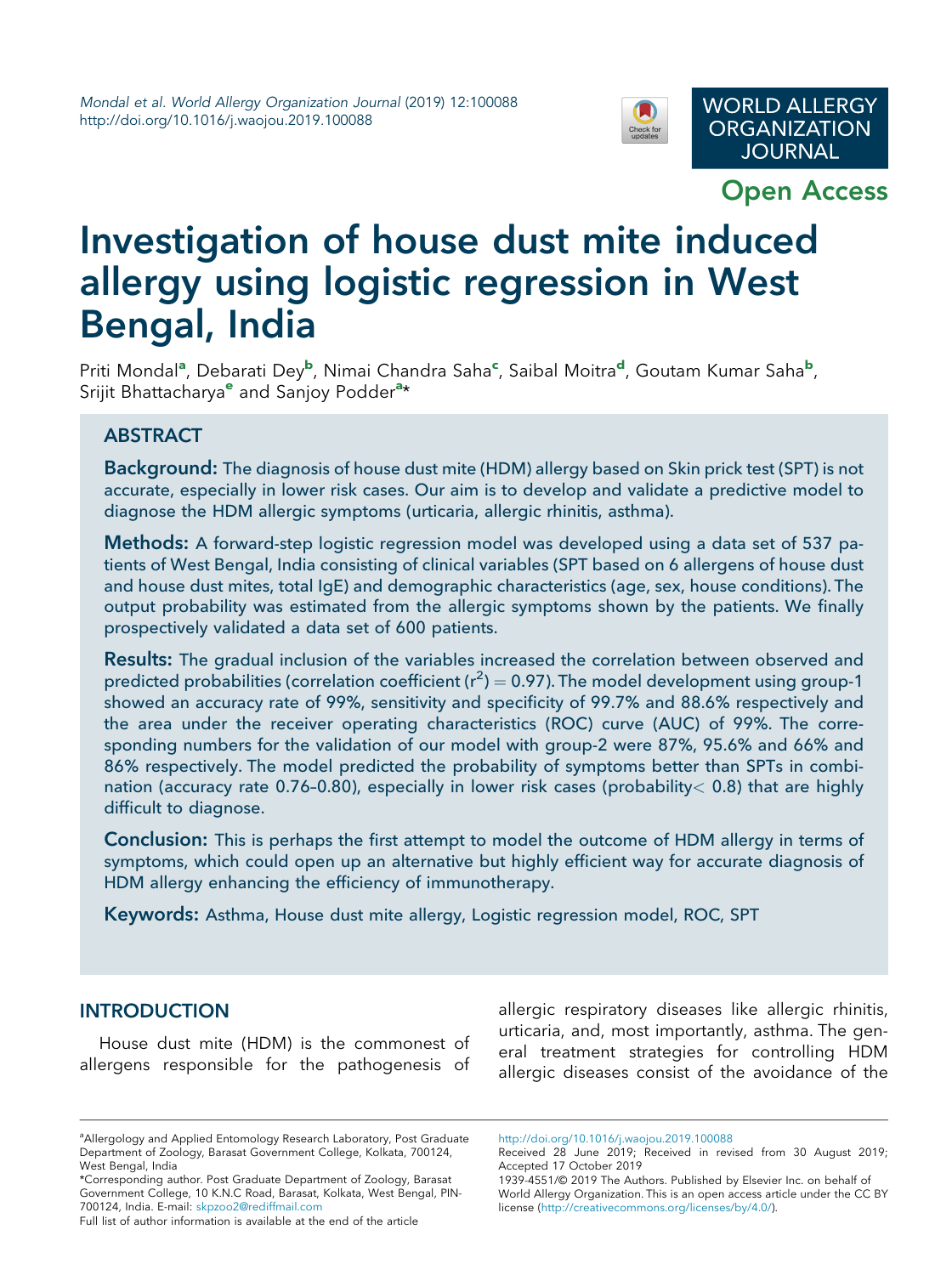2 Mondal et al. World Allergy Organization Journal (2019) 12:100088 http://doi.org/10.1016/j.waojou.2019.100088

allergens and symptomatic pharmacotherapy until the symptoms end.1–<sup>3</sup> That the HDM allergy problem could not be resolved completely with the avoidance strategy may need further effective approaches for rapid diagnosis, setting up suitable treatment plans and, above all, to identify the crux of the problem. Inaccurate prognosis of HDM sensitization delays the efficient treatment of the concerned patients. The reasons behind the lack of effective diagnosis and treatment could be the scarcity of the systematic data of HDM patients and their clinical investigations. The recent introduction of allergen-specific immunotherapy<sup>3</sup> along with different environmental control programs may improve the disease management skill in the near future but the lack of systematic data and clinical evidences could again impede the whole process. These underlying troubles have added to the woes of allergic patients globally. Amazingly, at present, around 235 million population people worldwide have been suffering from asthma, a chronic respiratory disease, mostly resulting from the HDM allergy.<sup>4</sup> Despite the modernization of medicines and bronchodilators, asthma cannot be controlled, and the occurrence of asthma continues to increase.

For house dust mite allergy diagnosis, skin prick test (SPT) is vital and considered as the pillar stone of HDM allergy diagnosis.<sup>5-7</sup> But only the SPT or sIgE cannot predict HDM allergy accurately, especially the extent of the disease. In other diseases, where diagnosis is highly difficult, mathematical models have been found quite successful for prediction.<sup>7-9</sup> Logistic regression model has been used regularly to study the risk assessment of different diseases. The model is capable of selecting the independent clinical and demographical predictors required for accurate diagnosis. This simple yet highly powerful approach has successfully been applied in Hepatitis B and liver fibrosis patients.<sup>10,11</sup> Again, DunnGalvin et al.<sup>12</sup> have constructed a simple formula, based on forward logistic regression, incorporating age, sex, clinical history, SPT, total IgE (tIgE), etc., predictors as clinical variables, which has successfully predicted (95% accuracy) the food allergy. But in the field of HDM allergy such attempts were never witnessed. Lack of

available data could possibly be the major reason. This prompted us to record demographic characteristics (age, sex, residential house condition, etc.) of 1137 patients in India and the clinical results of their SPT, total IgE along with the histories of asthma, urticaria and allergic rhinitis. Then we propose a simple logistic regression formula to predict the probability of the HDM allergic symptoms. The development of such predictive models would aid researchers in the diagnosis and risk assessment of suspected HDM allergic diseases and to formulate future strategies.

## MATERIALS AND METHODS

## Study group

The current study includes 1137 clinically diagnosed nasobronchial allergic patients attending the out-patient department of Allergy and Asthma Research Center, Kolkata, India between October 2016 to November 2018. Patients were provided with a questionnaire to fill up the demographic information including age, sex, house condition, and clinical history.

## Skin prick test (SPT)

Allergic SPT was performed<sup>13,14</sup> on the participating individuals with allergen extracts consisting of house dust (SPT1) and 5 house dust mites, namely SPT2 (*Dermatophagoides farinae),* SPT3 *(Dermatophagoides pteronyssinus),* SPT4 (*Acarus siro),* SPT5 (*Lepidoglyphus destructor),* and SPT6 (*Tyrophagus putrescentiae)*. The allergen extracts were supplied by MERCK. The house dust extract was supplied for positive controls and negative controls by Credisol Mumbai, India. 10 mg/ml of histamine phosphate and 0.9% sterile saline were used, respectively. Wheal diameter was recorded after 15 minutes of the test performed. An allergen eliciting  $\geq$ 3 mm wheal diameter was considered as positive SPT.

## Total IgE (tIgE)

For total IgE estimation in serum, peripheral intravenous blood samplings of the patients were done. Enzyme-linked immunoassay was then performed using chemicals from Pathozyme Immunoglobulin (Ref. OD 417) supplied by Glaxo Smithkline Pharmaceuticals Ltd, Mumbai.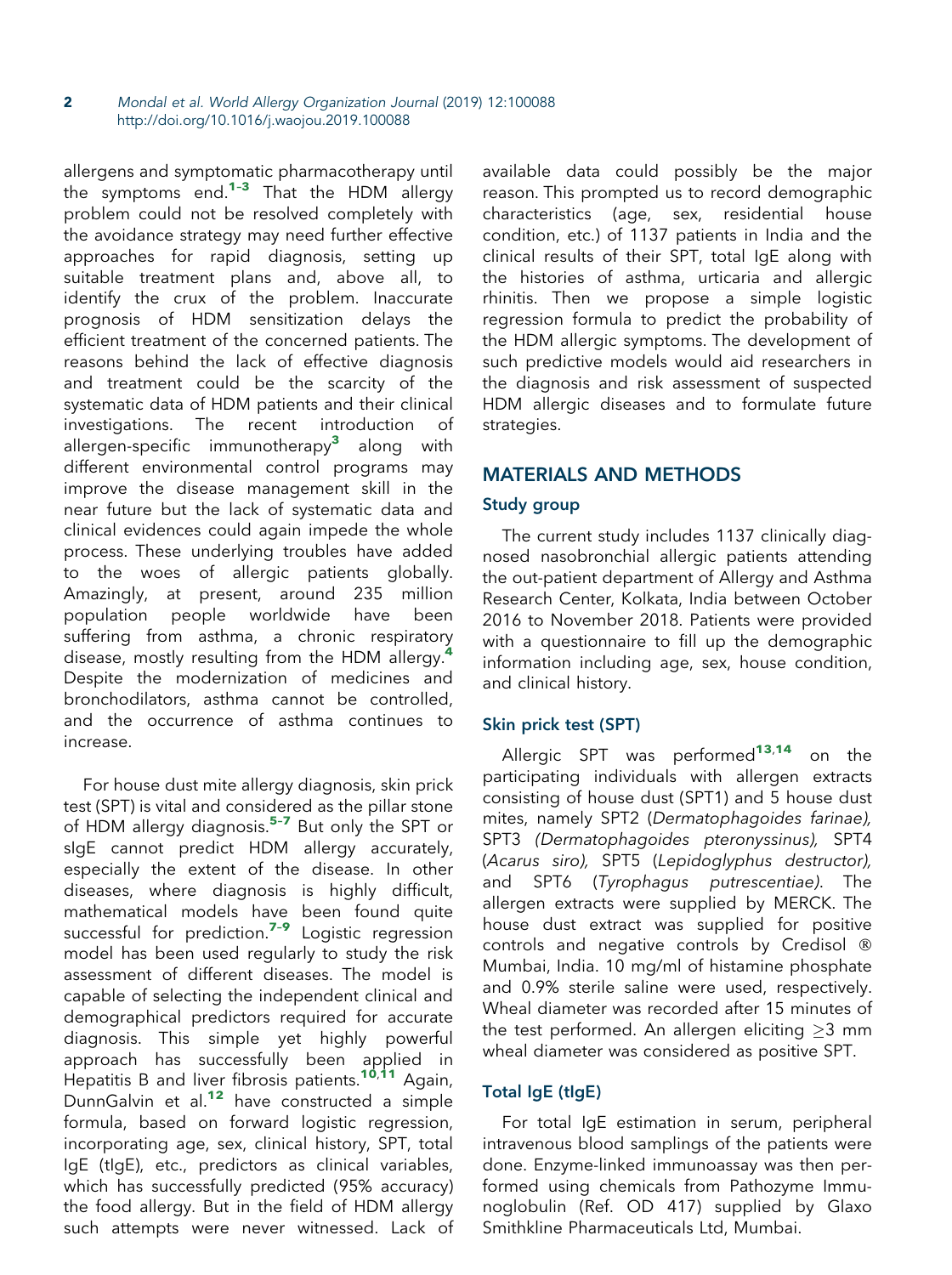| $n = 537$                         | <b>Characteristics</b> | Mean $\pm$ S.D    | <b>Regression coefficient</b><br>(95% CI) |
|-----------------------------------|------------------------|-------------------|-------------------------------------------|
| Sex                               | $Male = 239$           |                   | $0.045 \pm 0.014$                         |
| Age (years)                       | $4 - 78$               | $35 \pm 16$       | $0.0055 \pm 0.0012$                       |
| SPT1 (mm)                         | 1.00-6.80              | $3.39 \pm 1.10$   | $0.690 \pm 0.180$                         |
| SPT2 (mm)                         | $1.00 - 8.10$          | $2.51 \pm 1.53$   | $0.75 \pm 0.11$                           |
| SPT3 (mm)                         | 1.00-10.50             | $2.34 \pm 1.31$   | $0.74 \pm 0.11$                           |
| SPT4 (mm)                         | $1.00 - 4.40$          | $2.32 \pm 0.79$   | $0.70 \pm 0.08$                           |
| SPT5 (mm)                         | $1.00 - 4.20$          | $2.28 \pm 0.67$   | $0.70 \pm 0.08$                           |
| SPT6 (mm)                         | 1.00-5.60              | $2.26 \pm 0.71$   | $0.75 \pm 0.12$                           |
| Total IgE(kUa/L)                  | 5.0-7448.0             | $570.7 \pm 976.2$ | $-0.00015 \pm 0.00008$                    |
| Symptoms                          | Number of patients     | Scores            |                                           |
| No symptoms                       | 5                      | $\overline{0}$    |                                           |
| Allergic rhinitis                 | 53                     | $\mathbf{1}$      |                                           |
| Urticaria                         | 67                     | $\overline{2}$    |                                           |
| Asthma                            | 56                     | 3                 |                                           |
| Rhinitis and urticaria            | 65                     | $\overline{4}$    |                                           |
| Urticaria and asthma              | 60                     | 5                 |                                           |
| Rhinitis and asthma               | 134                    | 6                 |                                           |
| Rhinitis and urticaria and asthma | 97                     | $\overline{7}$    |                                           |
| Probability<br>of diagnosis       | $0.00 - 1.00$          | $0.49 \pm 0.28$   |                                           |

Table 1. Demographic and clinical characteristics of first group

#### **Predictors**

To construct a logistic regression model we use the following predictors: sex, age, house condition, SPT for house dust allergen, SPT for 5 different HDM allergens as mentioned earlier, and total IgE (tIgE).

Scores of 1 and 0 were given to male and female patients, respectively. Since the HDM allergy was already found to depend on house conditions,<sup>15</sup> the "dry and new house" has been subjected to a score of 0, while the "humid and old" one is marked as 1. According to the allergic symptoms like allergic rhinitis, urticaria,

and asthma, the patients have been given a score from 0 to 7. The rules of score selection according to the severity of symptoms closely correspond to past literature,<sup>16</sup> and they have been shown in Table 1. This score, normalized by the highest value, was treated as the probability of HDM allergy outcome. Normalization was performed so that the probability could remain within the range 0–1. The values of SPT, total IgE, as measured, were taken directly in the calculation.

#### Data analysis

Two groups were formed randomly, to eliminate potential confounders (Wunsch 2007),<sup>17</sup> with 537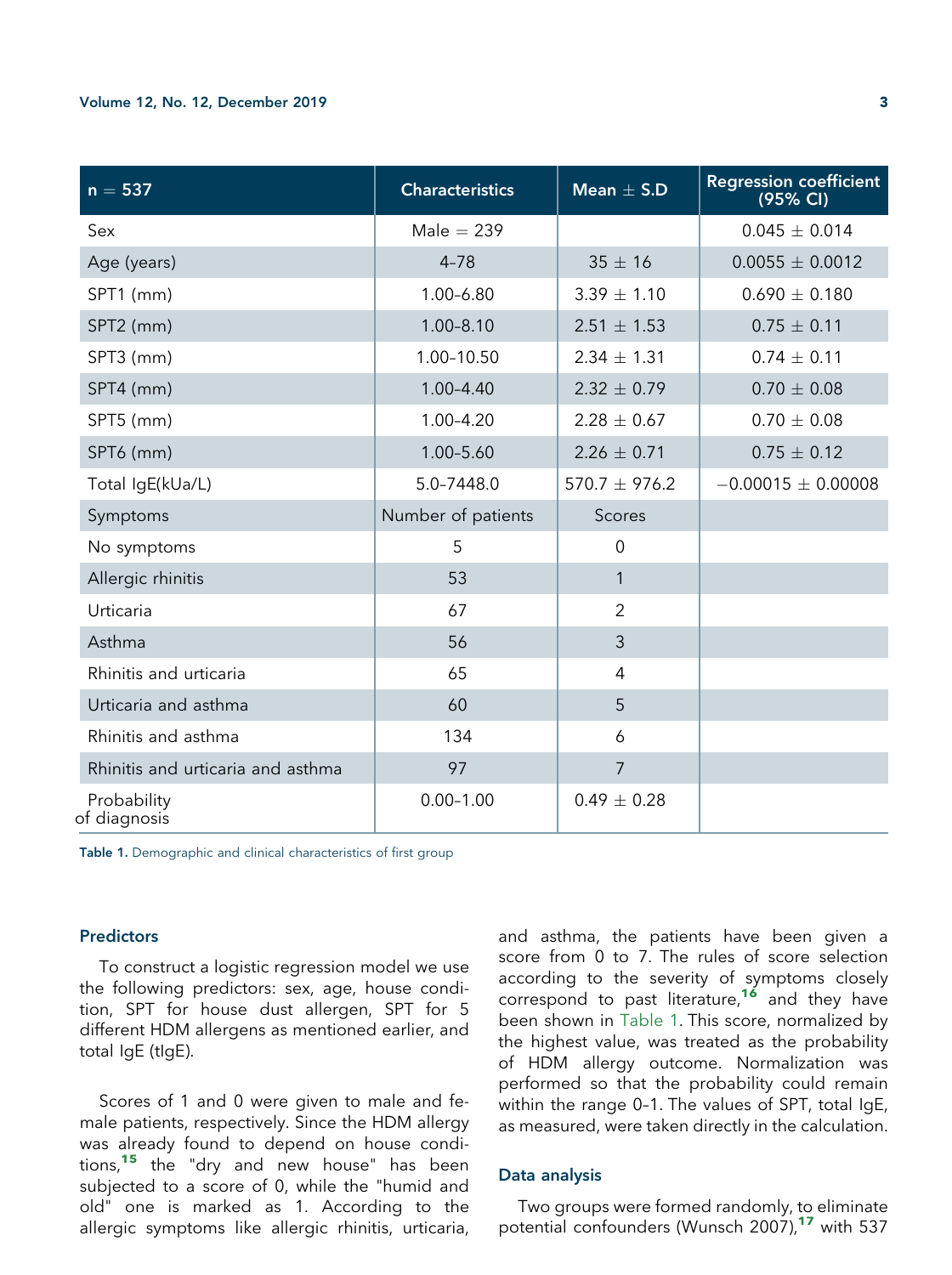4 Mondal et al. World Allergy Organization Journal (2019) 12:100088 http://doi.org/10.1016/j.waojou.2019.100088

and 600 patients for the model development and validation purposes, respectively. We developed a multivariate stepwise forward logistic regression model as per the following formula (equation (1)) to calculate the probability of HDM allergy  $(\pi)$ . The logistic regression model has been developed or trained using the data of group 1 (shown in Table 1). The model developed such a way has finally been used to predict the probability of symptoms for group 2 (Table 2).

Logistic regression model is generally used in the calculation where the outcome is discrete and has limited number of values. In our case, the HDM allergy probability, depending on the severity of the symptoms, is discontinuous, ranging broadly between 0 to 1. The logistic regression depends on logistic function having sigmoid in shape also ranging between 0 to 1. For multivariate logistic regression model, the probability becomes,  $\pi$  =  $\frac{1}{1 + \exp{(t)}}$ , where  $t = a + bx_1 + cx_2 + dx_3 + \ldots$  $b, c, \ldots$  are the coefficients of predictor variables  $x_1$ , *x2,* .etc and *a* is the constant term*.*

The final equation is given by,

SIGMA PLOT 10 was used for all the statistical analysis.

### RESULTS

The age of the first group varied between 4 to 78 years with mean age of 35 years (standard deviation or  $SD = 16$  years). The males and females were in the ratio of approximately 1.24:1. But no significant differences existed between the symptoms of the male and female patients ( $t = 0.56$ ,  $P = 0.90$ ). Similarly, no significant differences existed between male and female SPT wheal sizes  $(t = 0.53, P = 0.296)$ .

The age varied between 6 to 78 years with mean age of 35 years (standard deviation 15 years) for the second group. The males and female patients were in the ratio of almost 1.09:1. Similar to the previous group, no significant differences existed between the symptoms of the male and female patients (t =  $0.58$ , P = 0.80). The trend was also found similar for the SPT wheal sizes and total IgE.

The calibration of the logistic model comparing the predicted probability of symptoms and observed probability has been shown in the Fig. 1.

| $\pi = \exp[-7.65 + (0.0055 \times age) + (0.045 \times sex) + (0.690 \times SPT1) + (0.75 \times SPT2) + (0.74 \times SPT3)$ |  |
|-------------------------------------------------------------------------------------------------------------------------------|--|
| $+(0.70\times SPT4)+(0.70\times SPT5)+(0.75\times SPT6)+(-0.00015\times tlgE)+(0.4\times house)]$                             |  |
| $\{[1+\exp[-7.65+(0.0055\times aqe)+(0.045\times sex)+(0.690\times SPT1)+(0.75\times SPT2)+(0.74\times SPT3)]\}$              |  |
| $+(0.70\times SPT4)+(0.70\times SPT5)+(0.75\times SPT6)+(-0.00015\times tlgE)+(0.4\times house)]$                             |  |

Stepwise regression model has the capability to choose the predictive variables and to produce best possible results in an automated procedure.<sup>12,18</sup> In our case, we initiated forward step regression with no predictive variables but with one intercept only. Then different predictive variables have been superposed within a single model each having one regression co-efficient. The best value of the regression coefficients has been estimated in our model individually using univariate logistic models by comparing with the observed probability of symptoms for best value of the correlation coefficient  $(r^2)$ . Inclusion of new variables has been continued and finally terminated until the correlation coefficient had not increased significantly (>.005). SYSTAT made

The variables have been added in the multivariate model one by one and the performance improved subsequently. The improvement has been evident in the  $r^2$  value shown in the graph. The best calibration was finally achieved with  $r^2 = 0.97$ . The corresponding Hosmer-Lemeshow test showed a P value of 0.98. The predicted vs. observed probability for the second group (P value of Hosmer-Lameshow test is 0.88) along with the first group are shown in Fig. 2.

The model performance is tested from the receiver operator characteristics (ROC) curve, accuracy rate, sensitivity, specificity, positive predictive value (PPV), and negative predictive value (NPV). The AUC or area under the ROC curve (Fig. 3) was found 0.99 (95% CI, 0.92–0.99) for the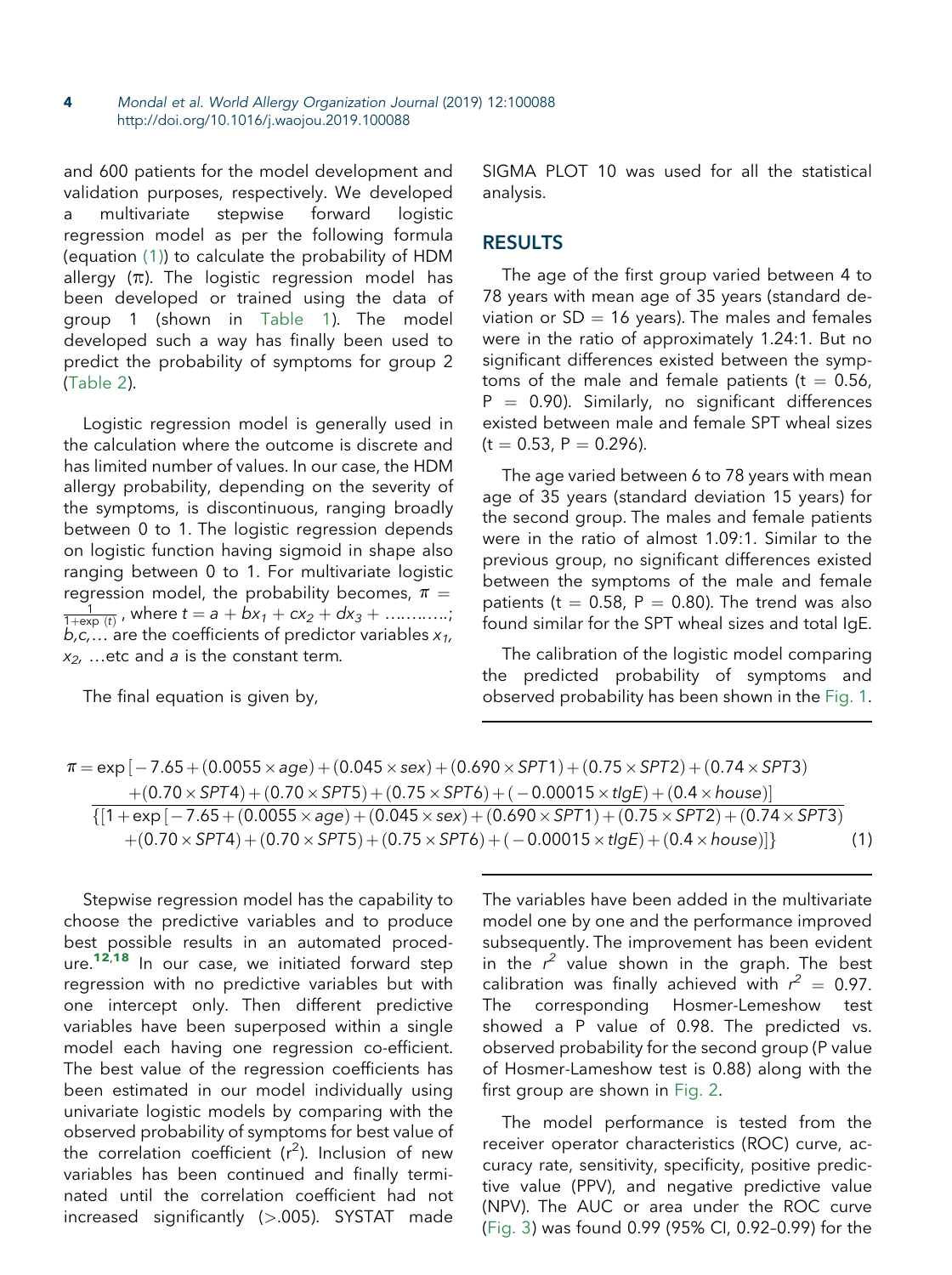#### Volume 12, No. 12, December 2019 5

| $n = 600$                         | <b>Characteristics</b> | Mean $\pm$ S.D       |
|-----------------------------------|------------------------|----------------------|
| Gender                            | $Male = 328$           |                      |
| Age (years)                       | $6 - 78$               | $35 \pm 15$          |
| SPT1 (mm)                         | 1.00-6.80              | $3.41 \pm 1.12$      |
| SPT2 (mm)                         | $1.00 - 8.10$          | $2.54 \pm 1.02$      |
| SPT3 (mm)                         | 1.00-10.50             | $2.38 \pm 1.19$      |
| SPT4 (mm)                         | $1.00 - 4.40$          | $2.32 \pm 0.77$      |
| SPT5 (mm)                         | 1.00-4.20              | $2.27 \pm 0.66$      |
| SPT6 (mm)                         | 1.00-5.60              | $2.24 \pm 0.70$      |
| Total IgE(kUA/L)                  | 18.0-7449.0            | $601.5 \pm 984.4$    |
| Symptoms                          | Number of patients     | Scores               |
| No symptoms                       | 4                      | Described in Table 1 |
| Allergic rhinitis                 | 67                     |                      |
| Urticaria                         | 74                     |                      |
| Asthma                            | 62                     |                      |
| Rhinitis and urticaria            | 73                     |                      |
| Urticaria and asthma              | 66                     |                      |
| Rhinitis and asthma               | 63                     |                      |
| Rhinitis and urticaria and asthma | 108                    |                      |
| Probability<br>of diagnosis       | $0.00 - 1.00$          | $0.63 \pm 0.29$      |

Table 2. Demographic and clinical characteristics of second group. *SPT1:house dust, SPT2: Dermatophagoides farinae, SPT3:Dermatophagoides pteronyssinus, SPT4: Acarus siro, SPT5: Lepidoglyphus destructor, SPT6: Tyrophagus putrescentiae*

first group. This AUC of sensitivity vs. (1-specificity) curve shows the quality of the model prediction. AUC nearer to 1 makes the model good, while AUC nearer to 0.5 makes the model worse.<sup>12</sup> In this study, if the prediction lied within 1 standard deviation (sd) from the observed value, we assumed the prediction as true (either positive or negative). Whereas the prediction greater than 1sd has been assumed as false.

For the estimation of accuracy rate of the total training set, the cutoff value of the probability of the symptom was taken as 0.5. The confusion matrix is shown in Table 3 for this case with an accuracy rate of 99%. For the cutoff of 0.6 the accuracy rate was found quite similar (98.8%).

Other quantities like sensitivity, specificity, etc., are also shown in Table 3.

The model has been validated with the data of group 2 giving  $AUC = 0.86$  (95% Cl, 0.81-0.89). The accuracy rate was found 87% for a cutoff of 0.5 and 86% for a cutoff of 0.6. The corresponding confusion matrix is shown in Table 3.

The accuracy rate of the prediction using only the six SPT variables was found much lower (in between 0.76 to 0.78) than that of logistic model. The correlation coefficient ( $r^2$ ) varied between 0.51 to 0.67 in case only SPTs were used as predictive variables. Besides, SPT as a predictor performed well if the probability of symptoms were greater than 0.85 but below 0.85 the performance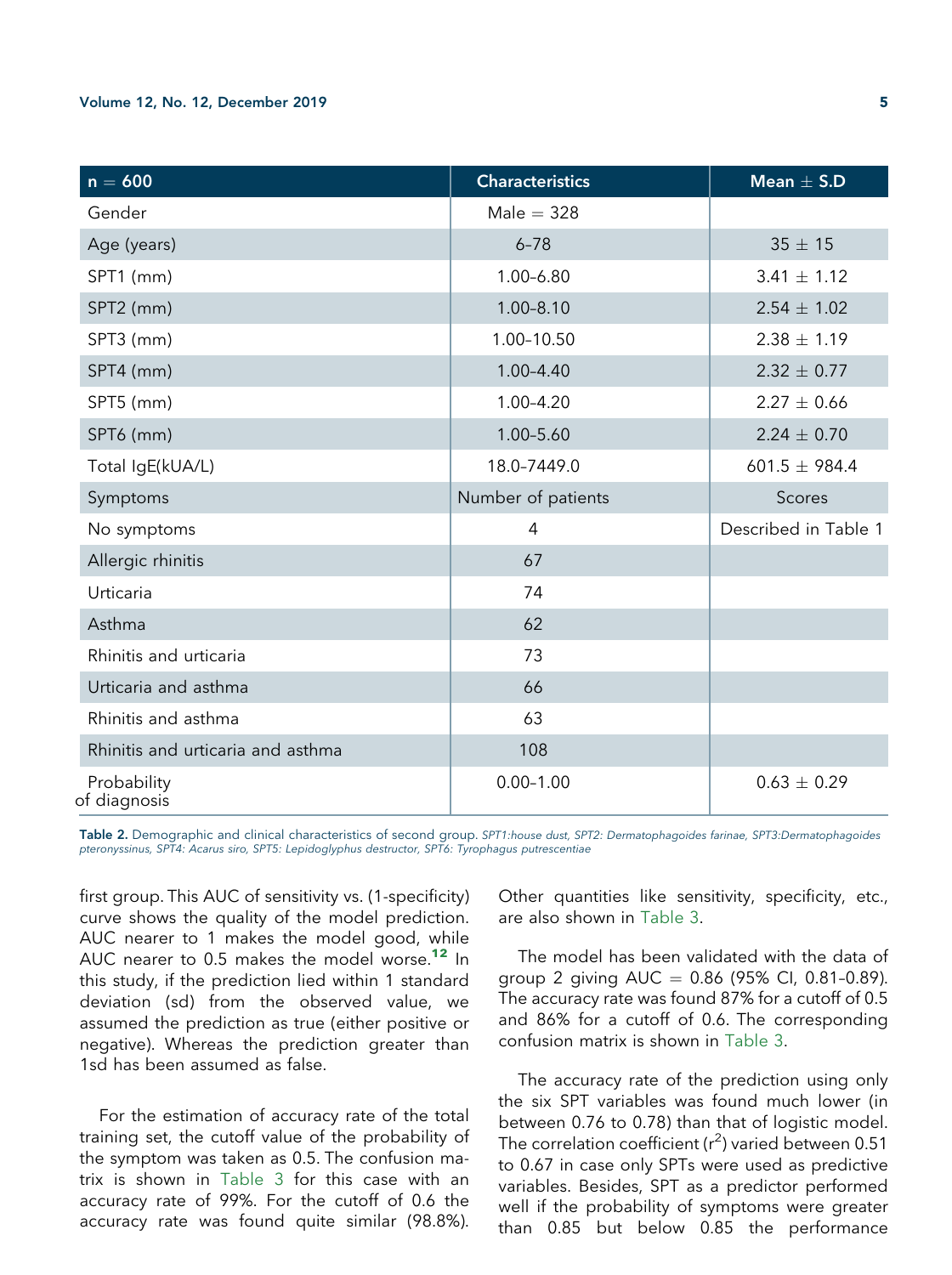6 Mondal et al. World Allergy Organization Journal (2019) 12:100088 http://doi.org/10.1016/j.waojou.2019.100088



Fig. 1 The calibration of forward stepwise logistic regression model. Correlation coefficient ( $r^2$ ) increases as new variables are added individually.

weakened severely. Therefore, for lower risk cases logistic regression model is found better suited than the SPT. Similar trend of logistic models has also been found in the diagnosis of food allergy outcomes given in ref 18. Even if we combine anamnesis data with the SPT variables, the accuracy rate did not increase.

In our study, the males had shown more symptoms than the females. For probability greater than 0.5, the ratio of the symptoms in male and female came nearly to  $1.20:1$  [F =  $1.05$ ,  $95\%$  $Cl=(0.76:1.30)$ , P = 0.56]. For probability less than 0.5, the ratio was 1.26:1  $[F = 0.93, 95\%$  CI=  $(0.79, 1.26)$ ,  $P = 0.54$ ].



Fig. 2 The predicted and observed probabilities of symptoms for groups 1 (black filled circles) and 2 (blue filled inverted triangles).



Fig. 3 ROC curves for group 1 (red continuous) and group 2 (black dashed curve). The corresponding AUC is also shown in percentage.

## **DISCUSSION**

HDM allergy has a serious influence on the quality of life of a person. Sensitization to house dust mite can preliminarily be diagnosed by SPT and finally by RAST test (Radioallergosorbent test) or histamine release test. However, SPT cannot conclusively prove HDM allergy. In this work, we have constructed a simple logistic regression model-based formula, incorporating both the important clinical and demographic variables that can successfully predict HDM allergy, even in lower risk cases. In some diseases logistic regression model has been used in the past to predict the outcomes. But very few of them validated themselves with new data sets.<sup>12</sup> On the contrary, our model has been trained with a data set  $(n = 537)$  and validated with another new data set ( $n = 600$ ). We have shown that the judicious choice of variables can significantly increase the predicting probability of a model, which is the advantage of using a forward step regression method.

The complication of the treatment of HDM allergy was described elsewhere.<sup>19</sup> The avoidance is the best possible control measure until now to prevent HDM allergy.<sup>20</sup> The measurement of SPT, RAST, histamine release test could diagnose the disease. However we have found that the SPT cannot be used comprehensively for risk assessment, especially lower risk cases for probability  $\pi$  < 0.85. Although the avoidance has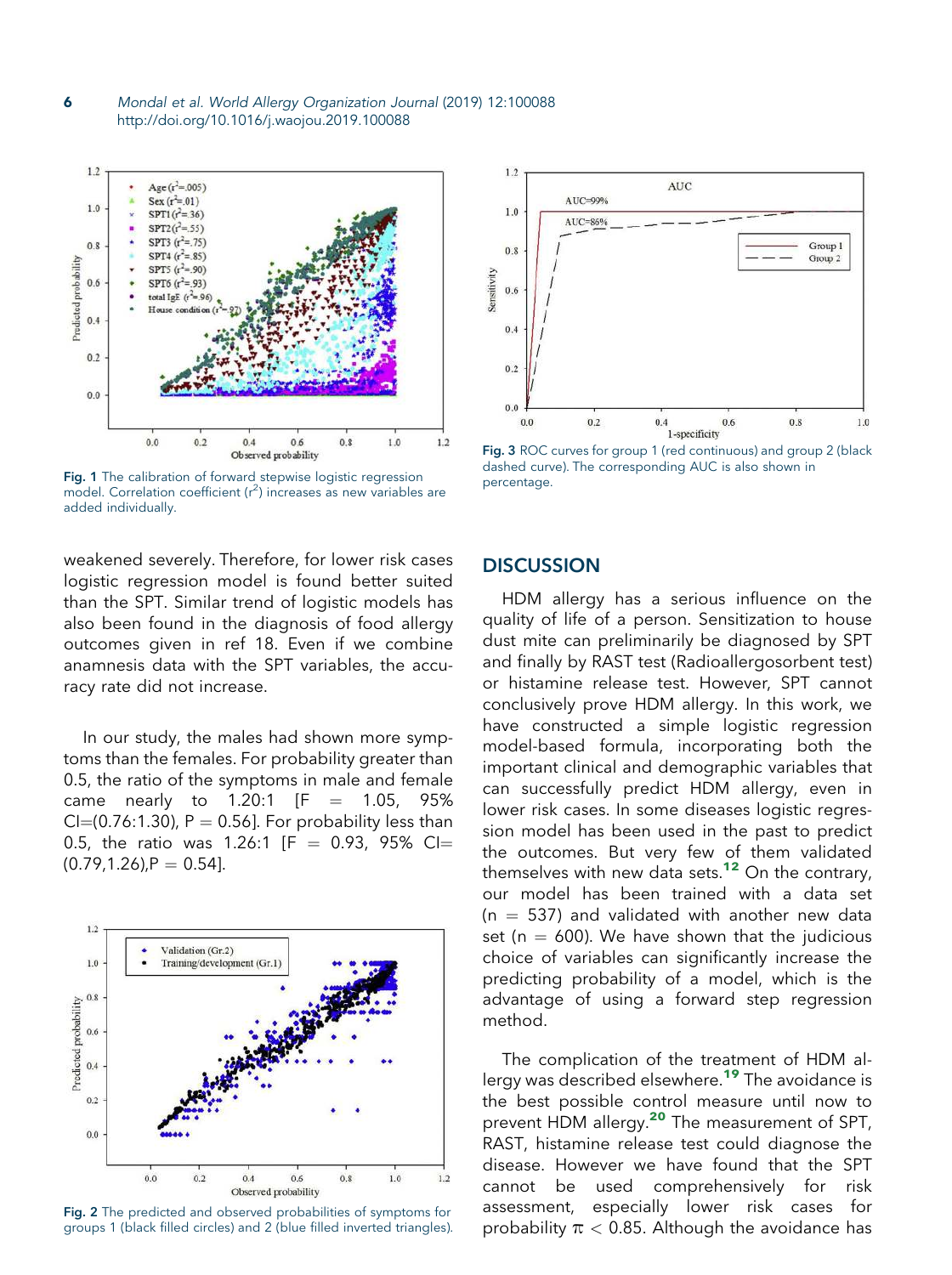| Group <sub>1</sub> | Observed                                                  |               | <b>FNR</b>     | <b>FPR</b> | <b>Sensitivity</b><br><b>TPR</b>                                                                                                                                                                                          | Specificity | Ndd  | Ndu  | accuracy | cutoff         |
|--------------------|-----------------------------------------------------------|---------------|----------------|------------|---------------------------------------------------------------------------------------------------------------------------------------------------------------------------------------------------------------------------|-------------|------|------|----------|----------------|
| Predicted          | 395 (tp)                                                  | 1(fn)         | 0.003          | 0.113      | 566                                                                                                                                                                                                                       | 94.6        | 0.96 | 0.99 | 99%      | $\frac{6}{10}$ |
|                    | 16(fp)                                                    | $125$ (tn)    |                |            |                                                                                                                                                                                                                           |             |      |      |          |                |
| Predicted          | 406 (tp)                                                  | 1(fn)         | $\overline{0}$ | 0.050      | 99.6                                                                                                                                                                                                                      | 95.4        | 0.98 | 0.99 | 98.8%    | С.<br>О        |
|                    | 5 (fp)                                                    | $126$ (tn)    |                |            |                                                                                                                                                                                                                           |             |      |      |          |                |
| Group <sub>2</sub> | Observed                                                  |               |                |            |                                                                                                                                                                                                                           |             |      |      |          |                |
| Predicted          | 400                                                       | $\frac{8}{1}$ | 0.091          | 0.044      | 95.60                                                                                                                                                                                                                     | 65.9        | 0.97 | 0.87 | 87%      | $\sim 0$       |
|                    | 62                                                        | 120           |                |            |                                                                                                                                                                                                                           |             |      |      |          |                |
| Predicted          | 398                                                       | 23            | 0.055          | 0.336      | 94.50                                                                                                                                                                                                                     | 66.4        | 0.87 | 0.84 | 86%      | $\frac{5}{2}$  |
|                    | $\mathcal{S}^{\mathsf{O}}$                                | 119           |                |            |                                                                                                                                                                                                                           |             |      |      |          |                |
|                    | positive predictive value, npv: negative predictive value |               |                |            | Table 3. Logistic regression model prediction features. to: twe positive, fn: false negative, fn: twe negative.FMR: False negative rate, FPR: False positive rate, TPR: True positive rate, PPR: True positive rate, ppv: |             |      |      |          |                |

also been found useful in many cases such as targeted multiple avoidance measures to avoid asthma in atopic children yet the efficacy of avoidance has also been questioned repeatedly. Unfortunately, this avoidance strategy, either single or multiple, suffers from heterogeneity in clinical trial design, end point definition, and validated outcomes.<sup>3</sup> Under these circumstances, the need of predictive model is highly important in the field of HDM allergy not only for perfect diagnosis but also for correct pharmacotherapy and the selection of the exact time duration of treatment. Our model does not need rigorous search for house dust mites in the residence of a patient, nor does it need molecular allergy diagnostics, at least initially, to predict the condition of a patient. However, the accuracy rate of the model prediction could be increased if more relevant symptoms and variables had been studied and added in the input of the model.

Recent introduction of immunotherapy can be frustrating in case of HDM allergy than pollen or other allergies.<sup>21</sup>This could be due to the lack of the finding of major HDM allergens or lack of data of HDM allergic patients. The success rate of immunotherapy can be increased if more data are available. Again, the use of simple mathematical predictive model may also improve the performance of immunotherapy for HDM.

Our model predicted almost 97% of positive and 100% of negative cases correctly for group 1. For group 2, they were 87% in case of both the positive and negative. If SPT is used alone, the accuracy rate could come within 0.76–0.80, whereas the accuracy rate of our model varied between 0.86 to 0.88. The inclusion of total IgE could not change the accuracy rate significantly. Therefore, demographic factors are also important to increase the prediction capability of HDM allergy. Similar behavior has also been observed in the field of food allergy.<sup>18</sup>

We observed that the sensitivity and specificity for group 1 had been very high but specificity decreased (from 88% to 66%) in group 2. Specificity of test is actually the proportion of people without having the disease. Lower specificity in group 2 implies the inability of the validation test to identify negative results. The specificity could be increased if more and more different data sets are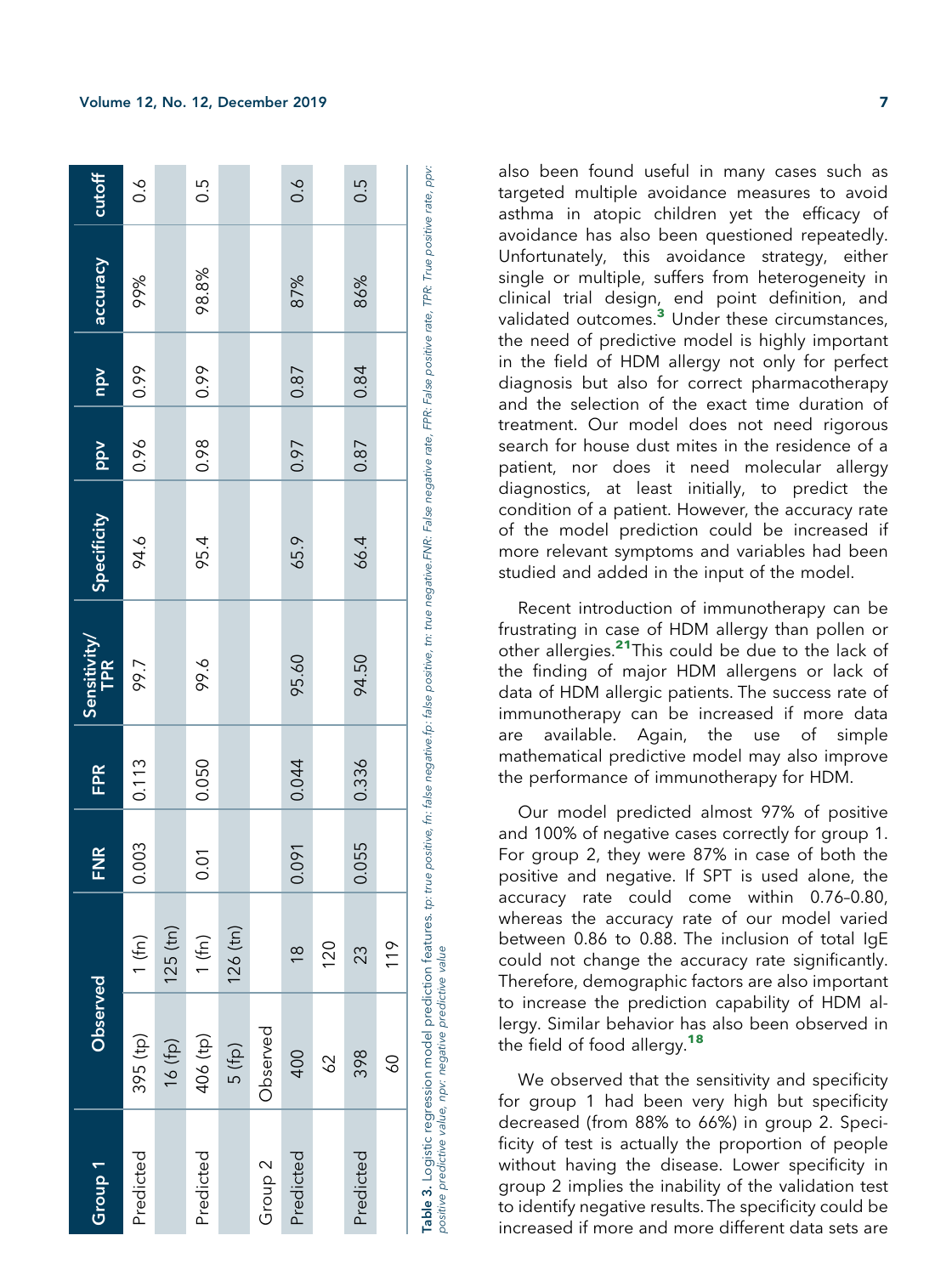trained and validated with this model, that will, in turn, correct the values of the regression coefficients dynamically. Though, higher sensitivity and lower specificity may also be resulted from over-fitting or under-fitting the calibration curve. In general, high sensitivity tests may have low specificity. Such examples are mammogram, biopsy, etc., where the sensitivity depends on tumor size, patient age, and other factors.<sup>22</sup> However, SPT for .<br>HDM allergy is not related to such factors. The inherent reason of lower specificity, therefore, may be an artifact of data fitting. In any case, to remove the discrepancies in the data fitting we need to revalidate the model with different datasets.

Another important aspect of this work was that all the patients were originated from West Bengal, a state in the eastern part of India. West Bengal, having mostly tropical climate, is an HDM allergy prone area. Therefore, the construction as well as successful validation of a logistic regression model based on the data of such an area is one of the most important features of this study. The allergy to dust mite is a global health problem recognized by the World Health Organization, which affects millions of people around the world. However, this initiative is perhaps the first to predict the HDM allergy, and we propose this to be an alternative diagnostic tool for clinicians, not the ultimate one.

Our study includes people of different ages, sexes, and house conditions. Variable symptoms are also found in the medical histories of the patients. Recent studies have shown that the demographic factors such as age, sex, and house condition also drive HDM allergy; hence, they are taken as variables in this study. Age has recently been found acting as a significant precursor of HDM allergy. The weak lung function test and increased inflammation may increase the extent of allergic sensitization.<sup>23</sup> Similarly, recent studies have highlighted sex-dependent HDM allergic sensitization. However, the results conflict with each others regarding male or female predominance.<sup>24</sup> Besides, different studies have emphatically described the prevalence of urticaria, allergic rhinitis, and asthma as symptoms in HDM allergic patients.<sup>25</sup>

However, this model should be revalidated among different geographical and ethnic groups for further clinical inferences. Within this limitation, this work is a firm step towards the formulation of the risk assessment, control, and management strategies of HDM allergy.

In conclusion, this model based on logistic regression is an effective, low cost, and simple approach to tackle HDM allergy that is difficult to be diagnosed clinically. Instead of using only the clinical variables, different non-clinical demographic variables are also utilized in this model. The model has successfully been developed from the data of 537 patients and validated using the data of 600 patients. The accuracy rate in the training has been found as 99%, whereas for validation the accuracy rate was 87%. The perfection in the accuracy can be achieved if more and more data could be used for model validation. The logistic regression model, as with other diseases, can improve the efficacy in the diagnosis and risk assessment of HDM allergy.

#### **Abbreviations**

HDM: House Dust Mite; SPT: Skin Prick Test; ROC: Receiver Operating Characteristics; IgE: Immunoglobulin E; tIgE: Total IgE; AUC: Area Under the Curve; PPV: Positive Predictive Value; NPV: Negative Predictive Value; RAST: Radioallergosorbent Test

## DECLARATIONS

## Statement of ethics

Written consent of participation was obtained from the patients and the parents in case of minor. Clinical Research Ethics committee of Allergy and Asthma research Center, Kolkata approved this study (Approval No: CREC-AARC, Ref: 009/15).

#### Consent for publication

All the authors confirm their consent for publication.

#### Availability of data and materials

Users were guaranteed anonymity, so raw data or individual user data are available.

#### Disclosure Statement

The authors have no conflicts of interest to declare.

#### Funding sources

Funding was provided by the Department of Biotechnology, Government of West Bengal (sanction No. 568 [Sanc.]/BT-Estt/RD-19/2015 dated August 03, 2016) to Sanjoy Podder.

#### Author contributions

Collection, compilation of data and preparation of the first draft of the manuscript was done by Priti Mondal and Debarati Dey. Saibal Moitra diagnosed the patients and provided the sample. Statistical analysis was done by Srijit